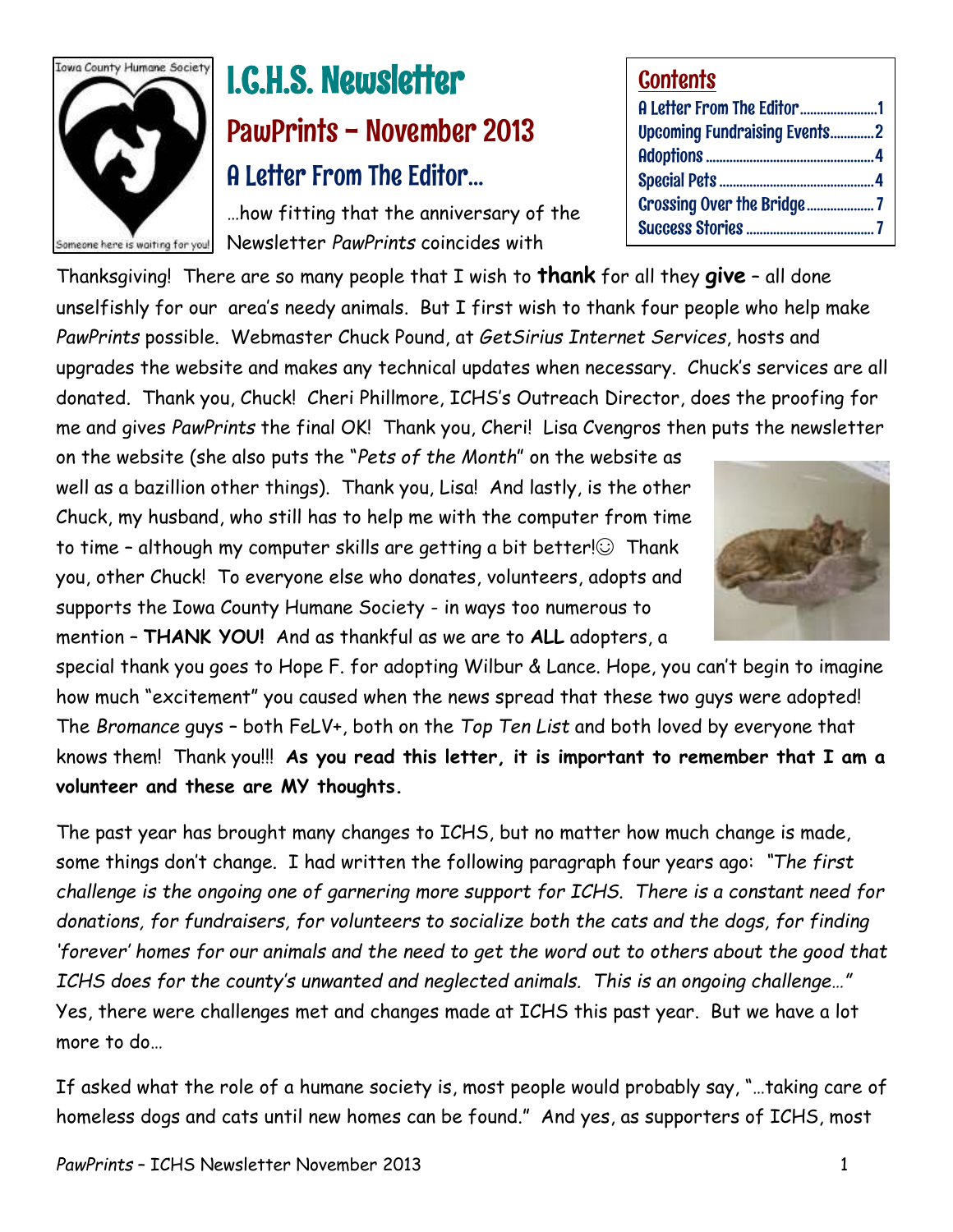of us would probably agree that finding homes for the animals is what we do. However there is more to ICHS's mission than just taking care of homeless animals. ICHS also takes pride in giving back to our communities; providing needed services to the county's citizens as well as the animals. Granted, for the animals it is generally housing them until homes can be found. But ICHS realizes we need to be proactive and that (in most cases) it is best to keep pets in their homes in the first place. The reality is that times are tough! There are too many area families having difficulty providing for the human members of the family – much less pets. ICHS wants to provide assistance to people in need – whether it is low income families, senior citizens or someone who has simply "fallen on hard times" and needs to "get back on their feet". To help families, ICHS does have a pet food pantry, low cost vaccination and licensing clinics and a domestic abuse pet sheltering program. ICHS also provides behavioral counseling for families who are having behavior/training issues – especially with dogs.

In addition to the ICHS programs already in place, there are three other programs needed in our community to help families in time of need. One is to provide low cost spay and neuter assistance – animal populations need to be kept in check. A second program is to provide necessary veterinary assistance for the pets of people who can't afford proper medical care. The third program is to recruit people who are interested in becoming involved with a needed *trap/neuter/return* program for community/feral cats. The ICHS outreach director, Cheri Phillmore, will be creating and organizing these programs, but it will take a commitment from all of us to make Iowa County a better place for both its animals and its citizens. **If you have any suggestions or ideas about the content of ICHS PAWPRINTS, please contact me, Terri Davis at [roadhogbiker@gmail.com](mailto:roadhogbiker@gmail.com)**

### Upcoming Fundraising Events

Just a reminder that ICHS is always looking for volunteers to help with the planning and implementation of our fundraisers. A goal is to have enough volunteers so that each individual would only have to help plan and work at one event per year. At this time, we are brainstorming ideas for 2014. So…if you can help out with the planning and organizing for next year's events, please contact Cheri [cheri@outreachdirector.net.](mailto:cheri@outreachdirector.net) We hope to hear from you!!!

### Recent & upcoming fundraising events include:

### Packer "Tail" Gate Party

This Packer pep rally event was held Sunday, November 10th, at the Dodger Bowl in Dodgeville. The event began at 11:00 am and concluded at approximately 3:00 pm. While it wasn't a great day for the Green and Gold, it was a very successful day for the animals, raising \$5753.60!!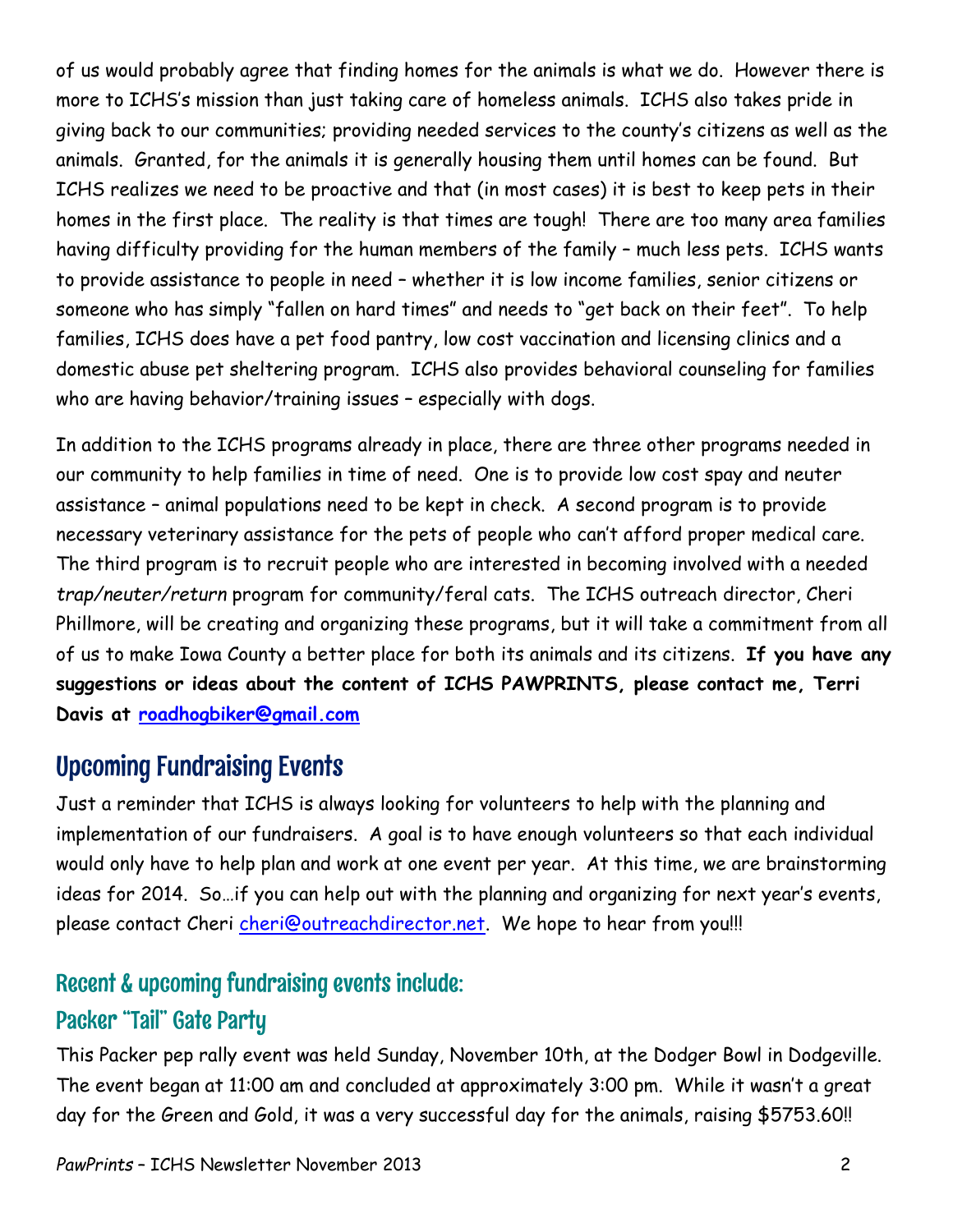There were great silent auction items and several games of chance with some great prizes. The Dodger Bowl provided an "all you can eat" lunch of delicious brats and chili and Country Kitchen provided dessert! A fun afternoon was had by all!! Thanks go to Nick and his staff at the Dodger Bowl, Country Kitchen in Dodgeville and all of our wonderful ICHS volunteers who helped out all day as well as the folks who generously donated the items for the raffle, the silent auction and the other prizes. A special thank you goes to Mark Kratzer for all of the time and energy that he put into soliciting the merchandise (prizes) to make this day a success. Go Pack!!!

### "Pasta for Pets"

This spaghetti dinner benefit for ICHS was held on Tuesday, November 12th, from 5:00 pm until 8:00 pm at the *Ristorante Italiano Sole Sapori* located on Main Street in Mt. Horeb. Huge thanks go out to owner, Anne Nause, for once again generously donating her time and her restaurant to support the ICHS's cause!!! Fun and great food was enjoyed by all who stopped in and our volunteers did a great job of making sure everything went smoothly. In just 3 hours, \$1045.65 was raised to help our animals! Thank you for your support!!!

### Taco John Nachos Navidad

Beginning Monday, Nov. 18th and running through December, Taco John in Platteville will donate a portion from each Nachos Navidad entrée purchased during the upcoming holiday season to help our animals. There will also be a donation drop box for supplies from our Wish List. Taco John has generously supported ICHS for the past three holiday seasons with this fundraiser. Please support Taco John as you are out and about doing your holiday shopping. *Feliz Navidad!* 

### Holiday Bake Sale

*"Ho-Ho-Ho!"* ICHS is pleased to announce that we will once again be having our Holiday Bake Sale on Saturday, December 7th. The sale will be at Spring Gate Mall in Dodgeville. We will be set up in the usual spot outside of *Piggly Wiggly*. The sale will begin at 8:00 am and continue until 2:00 pm (or until the baked items are gone). As in past years, there will be a huge variety of tempting holiday-themed goodies. Whether you are a baker, a buyer or both – please circle this date on the calendar and we'll see you there! *"YUM-YUM-YUM!"*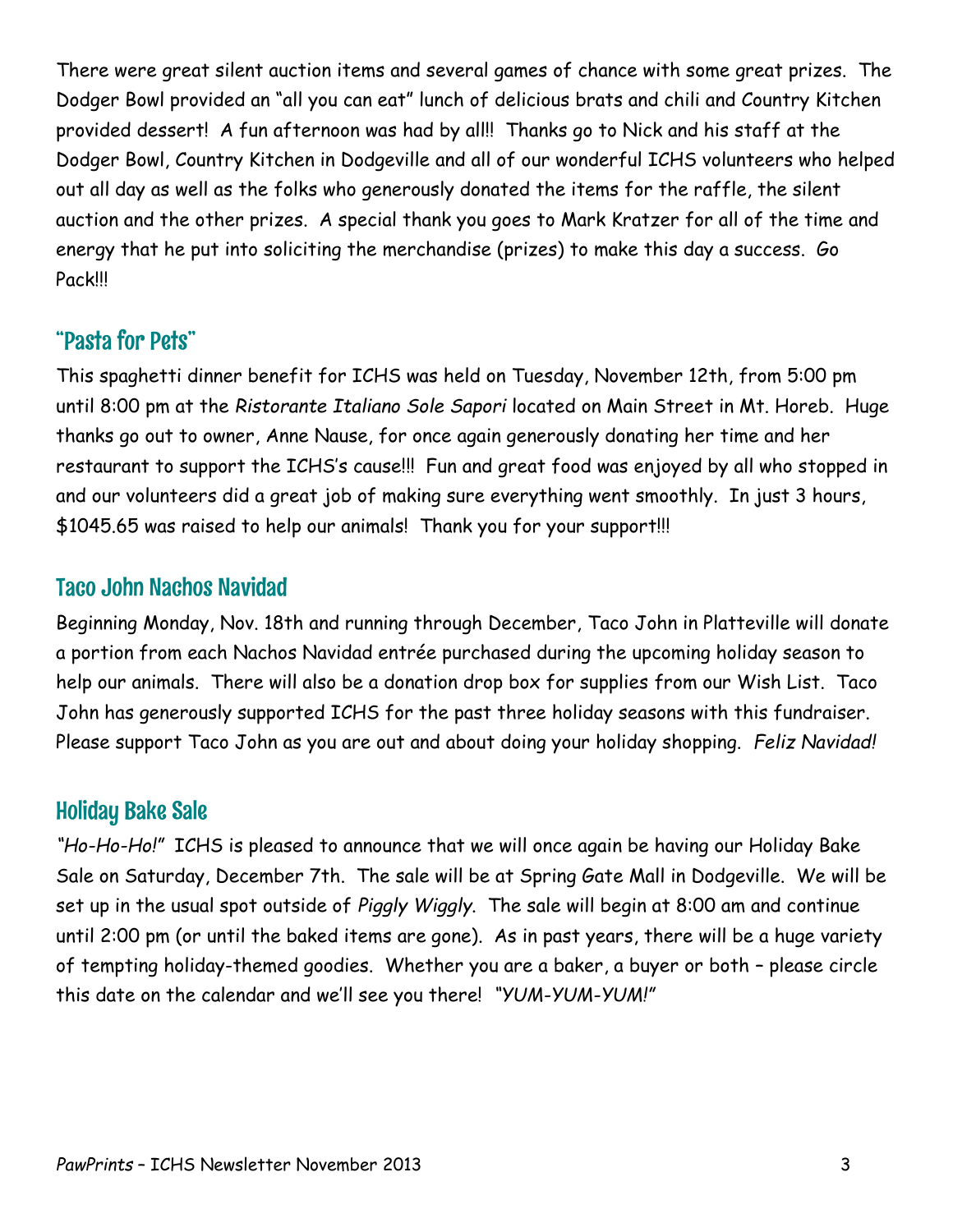### September & October Adoptions

| <b>September Cats</b> |           | <b>September Dogs</b> | <b>October Cats</b> |               | <b>October Dogs</b> |
|-----------------------|-----------|-----------------------|---------------------|---------------|---------------------|
| Bonnie*               | Mugsy*    | Robbie                | Desirae             | Phoebe*       | Raven               |
| Eski*                 | $Grumpy*$ | <b>Bucky</b>          | Sassy               | Sparrow*      | Taffy               |
| Cecilia*              | Roxanne   | $S \text{cooby}$      | Misti               | <b>Indigo</b> | Princess            |
| Skittles*             | Jefferson | Jersey                | Morty               | Garfield*     | Faith               |
| <b>Bolt</b>           | Merlin    | <b>Buster</b>         | Reggie*             | Lance and     | Cooper              |
| Charlie*              | Fergie    |                       | Rascal*             | Wilbur OOO    | Desi                |
| $Claude*$             | Cosmo     |                       | Paisley*            | Victor*       | Charlie             |
| Sedona                | Loofa     |                       | Dylan*              | $Doc*$        |                     |
| Lulu                  | $Curtis*$ |                       | Oliver*             | Tink          |                     |
| Trixie*               | Colette*  |                       | Malcolm*            | Graham        |                     |
| Archie                | Selena    |                       | <b>Dude</b>         | Apollo*       |                     |
| Gabe                  | Magic     |                       | Lala                | Freckles*     |                     |
| Richie                | Hazel     |                       | $S$ neezy $*$       | Georgie       |                     |
| Trot*                 |           |                       | Figaro              | Bill*         |                     |
|                       |           |                       | Pierce*             | Simba*        |                     |

**\*-** kitten

☺- special needs and/or having been an ICHS resident for a year(s)

## Special Pets

We all know that all animals are 'special' but the animals featured in this section are indeed special. These are 'special needs' animals. The special person/family who adopts one of these animals knows that this may/may not be the long-term relationship which we hope for when we open our hearts and homes to a new family member. These animals 'forever homes' with us may be just for a short time before they move on…But, nevertheless, these animals need a home and a loving family just as we all do. Are you possibly the family that could provide a home for one of these animals? If not, do you know of a family who could provide a loving home for these animals? If so, please come out to ICHS and find out more about these animals from the ICHS staff.

### Cameron, Limbo & Buzz



Our FIV+ (Feline Immuno-deficiency Virus) population has increased to three – Cameron, Limbo and Buzz. FIV cats are "normal" cats– it's just that these three guys have a virus (FIV) which affects the immune system – but slowly – over a period of years! So these kitties should live long and normal lives! **Cameron** is a handsome, active, playful guy who loves attention. He has been at ICHS for well over a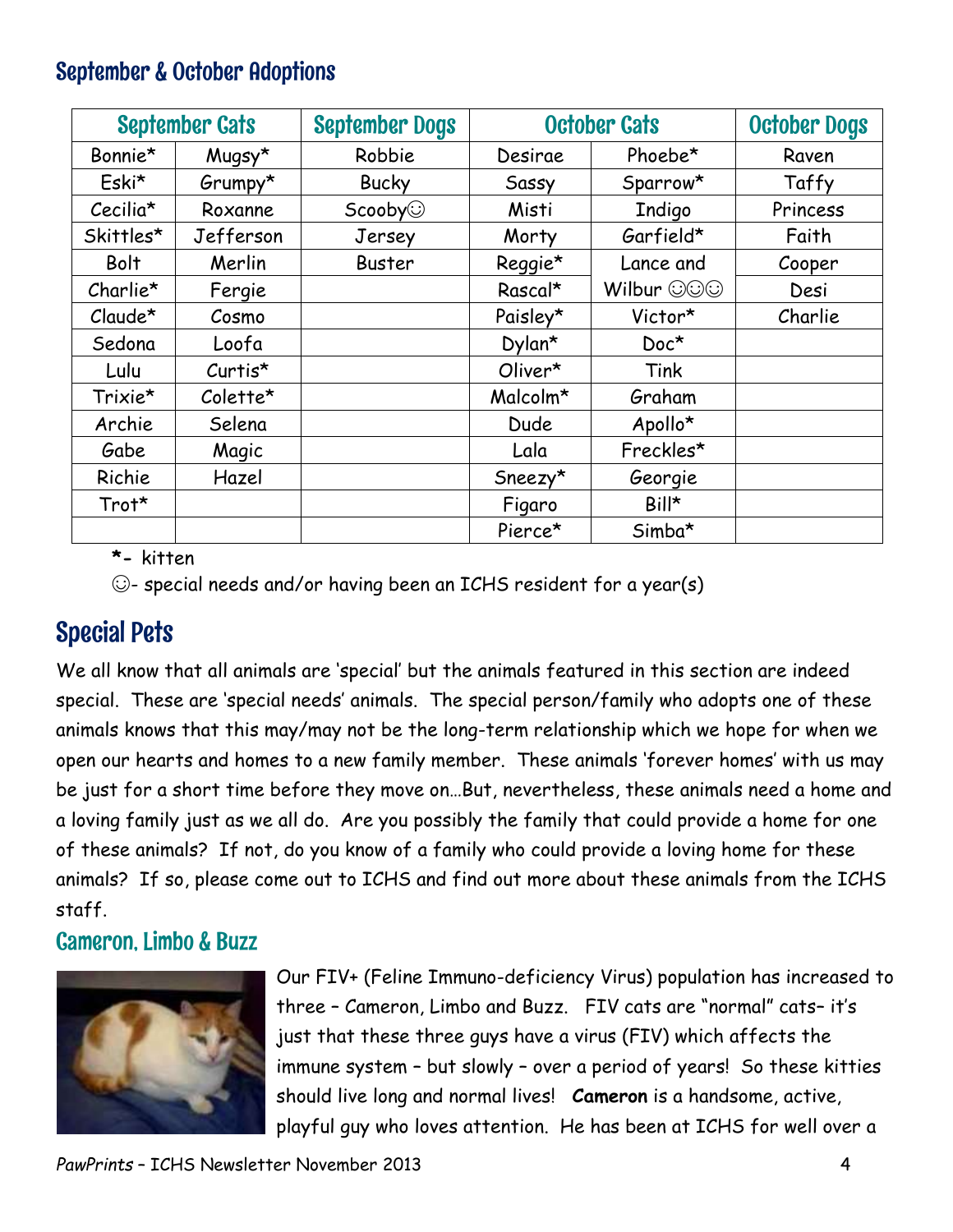

year. **Limbo** is a good-looking gray guy who also loves attention. **Buzz** has only been with us for a few weeks, and at this time, he prefers his

privacy. It was thought that he was 'feral', but he was simply frightened. Because of his fear, he hasn't been handled much so stay tuned for more regarding Buzz! If it wasn't

for the FIV+ sign on their cages, you wouldn't have a clue that these guys have FIV! Although we call these guys "special", there really are



no special considerations when adopting them. They must be kept indoors. They may live with other cats since FIV is not easily passed between cats (it would be best if your other cat(s) are good-natured and amicable to a new pal). FIV is primarily spread by serious bite wounds so if you have other cats, it is important to properly introduce any of these three to the others (but you would do that with any cat that you bring home). It is also important to keep them free from stress so a quiet home would be best. Cameron is about two years old and so he should be a part of your family for many years to come. Limbo, likewise, is a young cat and I'm not sure of Buzz's age. Is it possible that YOU just might be the special *family that these guys are looking for? So…Cameron, Limbo and Buzz need homes!*

### Frieda & Madison



Frieda and Madison are FeLV+ (Feline Leukemia Virus) kitties. **Frieda,** a beautiful gray lady, has been at ICHS for a while. She is very affectionate and she only wants "lap time" when she is taken

out of her cage – she has the sweetest little "meow"! She is not overly fond of other cats. Little **Madison** has only been

with us for a few weeks. She is a strikingly beautiful "classic" tabby with the bold, swirling pattern. She is about a year old, can't get enough attention and does well with other cats (she even tried to be friendly with Frieda, but Frieda had other ideas). If you only want one cat, either of these would be perfect. FeLV cats must be **only** cats (they can live with other FeLV cats) and they must be kept



indoors. FeLV cats may be asymptomatic (free from symptoms) for years and will hopefully live relatively long lives. FeLV cats are hard to place which is unfortunate because they need someone – just as we all do! So…if you are looking for a kitty companion, these kitties are looking for YOU!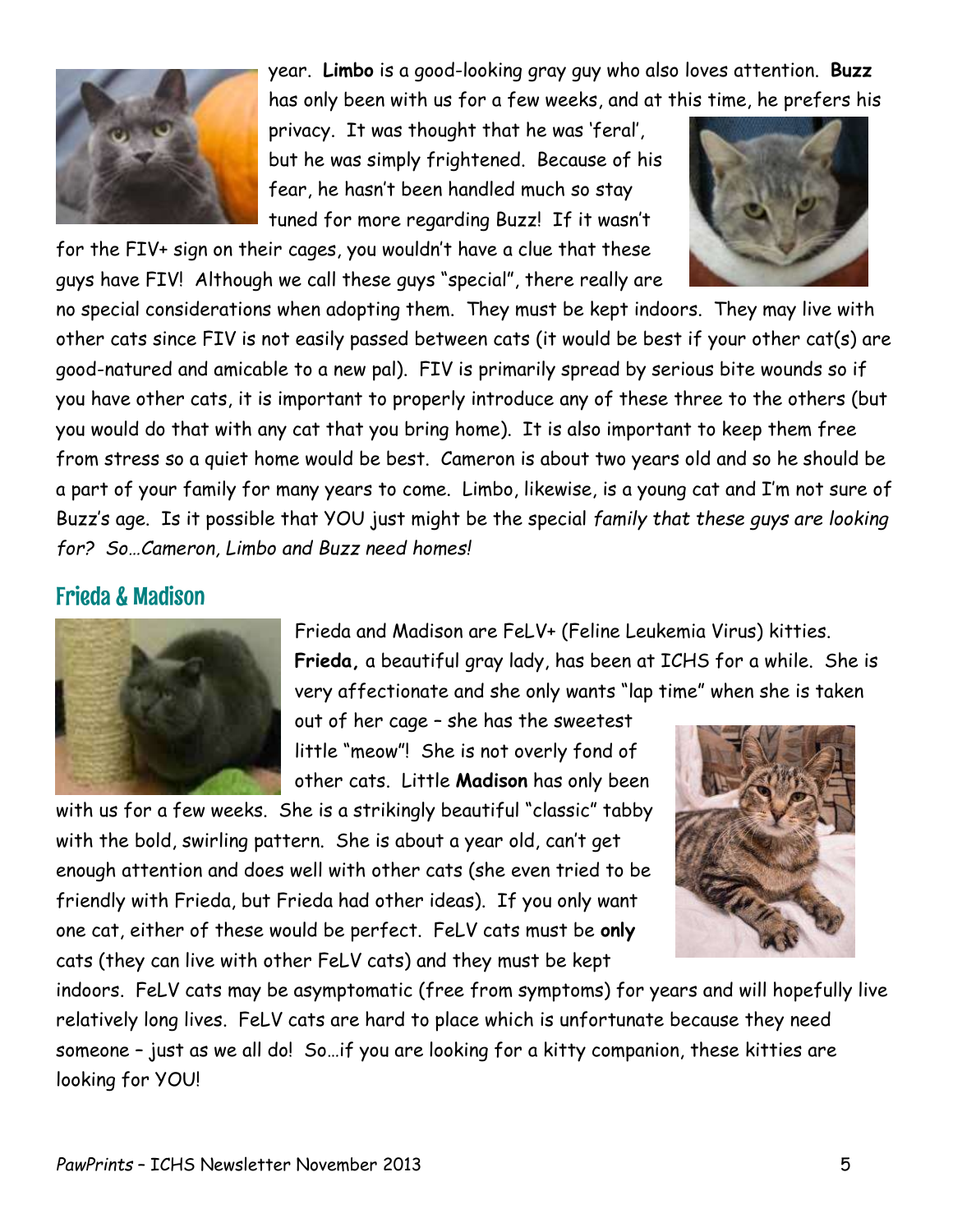### Gregory & Fozzy



Both Gregory and Fozzy are indeed special kitties! They tested positive for both FeLV and FIV. Now don't let that deter you from making either one of these guys (or both of them $\odot$ ) a part of your family! As mentioned earlier, as long as these guys are kept indoors,

are only cats and live in a stress-free environment (as much as possible), they should

be with your family for many years to come. Both Gregory and Fozzy have only been at ICHS for a short time. **Gregory** is very friendly and affectionate, but he hasn't had a lot of opportunities to interact with people (he was a barn cat), so he needs YOU to show him what a loving relationship is all about. **Fozzy** is a young fella and a real character!



He is a bit "cross-eyed" which simply adds to his charm (take a look at his pic – how can you resist?). He is very affectionate and loves to play. So…Gregory & Fozzy need homes.

### Vegas

**Vegas** is considered a special kitty because of her 'catitude'. She is one of those cats who is



difficult to place. Anyone who knows cats is aware that most Tortis and Calicoes are known for their "temperaments". It is believed that she will do fine once adopted, but that's the problem – how do you get someone to adopt her because she can be a bit "scary" if she doesn't know you! Vegas is approximately 6-7 years old. She had been abandoned by her previous owner and has been at ICHS for 4 years.

She was very scared and confused when she came to the shelter. She lives in the quiet *Catnip Lounge* where she is somewhat isolated from noise and people. However living in this quiet room also means that she doesn't have a lot of contact with people and so people who are looking for their 'forever' cat never meet Vegas. But…there is a sign on her cage which says "Staff Only" which would deter most people from adopting her anyway. Now, it's not that Vegas isn't friendly – she's just "choosy". She even prefers some staff to others. The main problem occurs when it's time for her to return to her cage. She is declawed in the front so scratching is not an issue and I don't believe she has ever bitten anyone. She just hisses and vocalizes a bit. She apparently does OK with other cats. Vegas is like other 'hard to place' cats which we have had at the shelter (most of them being Torties and Calicoes) in that once they go to a home, they do very well. An experienced 'cat-family' living in a quiet household is exactly what Vegas needs. So…Vegas needs a home.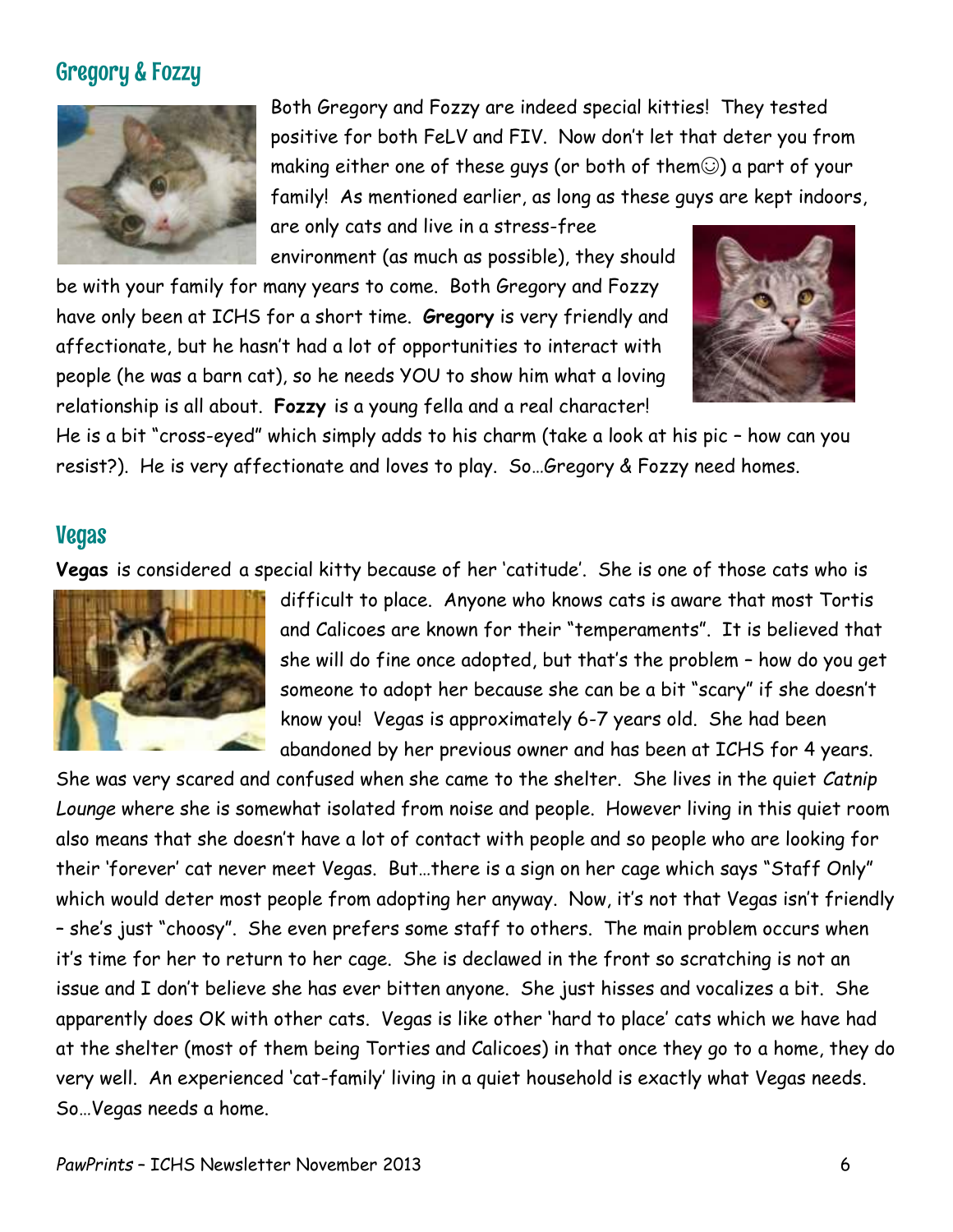### Crossing over that bridge…



#### Farrah

It is never easy to say "goodbye" to our friends and family, but please note that your adopted pet has touched many lives. When your pet crosses the Rainbow Bridge, feel free to let us know about your loved one's passing…

An Australian Shepherd mix, Farrah was an *"if only"* dog. Not knowing Farrah's history prior to coming to ICHS, it makes one wonder who/why/what happened to cause her to become a dog that was "so unadoptable". Some dogs can handle the "stress" of living at the shelter; Farrah could not and this was apparent soon after she arrived. There were even two different "very qualified" families who were willing to try and foster her, but Farrah's aggression towards other dogs soon became directed towards people – taking



the chance of her harming someone was not an option. In the July 2013 issue of *PawPrints,* I had written about *"if only dogs".* Sadly, **Farrah** fit the description of an "*if only dog*". If only…

### Success Stories

I need your help if I am to continue to feature the success stories which begin the moment your adopted companion chooses you. It is not difficult for me to write a paragraph that showcases your pet. The problem that I have is finding YOU and your pet. I don't know who you are or how to contact you. If you would be interested in sharing your pet's story in the newsletter, please e-mail me at [roadhogbiker@gmail.com.](mailto:roadhogbiker@gmail.com) A picture and a brief write-up about your pet(s) is all that I need. If I don't have enough info, I will get back to you. It would be helpful to know your pet's shelter name (if you renamed your pet), when you adopted, pet's favorite activities, other pets that you may have and whatever else you would like to include. If you are not able to send a picture, that's OK. Many of you send periodic updates regarding your adopted pet to the shelter. I can use those write-ups if you would please indicate (in your letter to ICHS) that you are giving me permission to include your pet's story in the newsletter. I hope to hear from you!

I had intended to write about some of our "old-timer" kitties in this edition's *Letter From the Editor.* But since I ran out of space there, let's turn this section into **"soon to be"** success stories.

*PawPrints* – ICHS Newsletter November 2013 7 As I had said in the editorial, cat populations need to be controlled! Whether it be community/feral cats or the family's pet cat – there are simply too many unwanted cats! Some